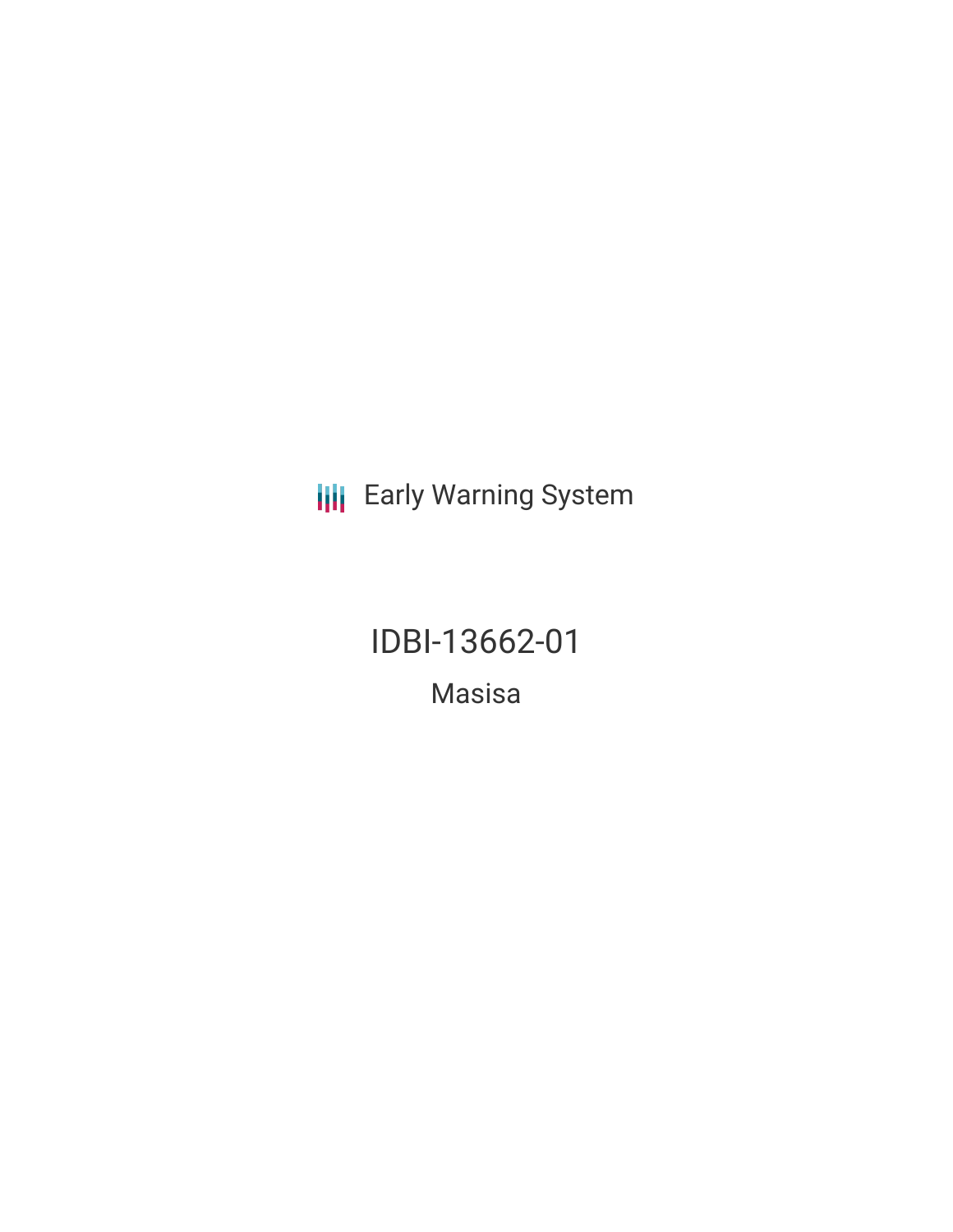# **Quick Facts**

| <b>Countries</b>              | Chile                                        |
|-------------------------------|----------------------------------------------|
| <b>Financial Institutions</b> | IDB Invest (IDBI)                            |
| <b>Bank Risk Rating</b>       | B                                            |
| <b>Voting Date</b>            | 2021-12-20                                   |
| <b>Borrower</b>               | MASISA                                       |
| <b>Sectors</b>                | Agriculture and Forestry, Industry and Trade |
| <b>Investment Type(s)</b>     | Loan                                         |
| <b>Loan Amount (USD)</b>      | \$35.00 million                              |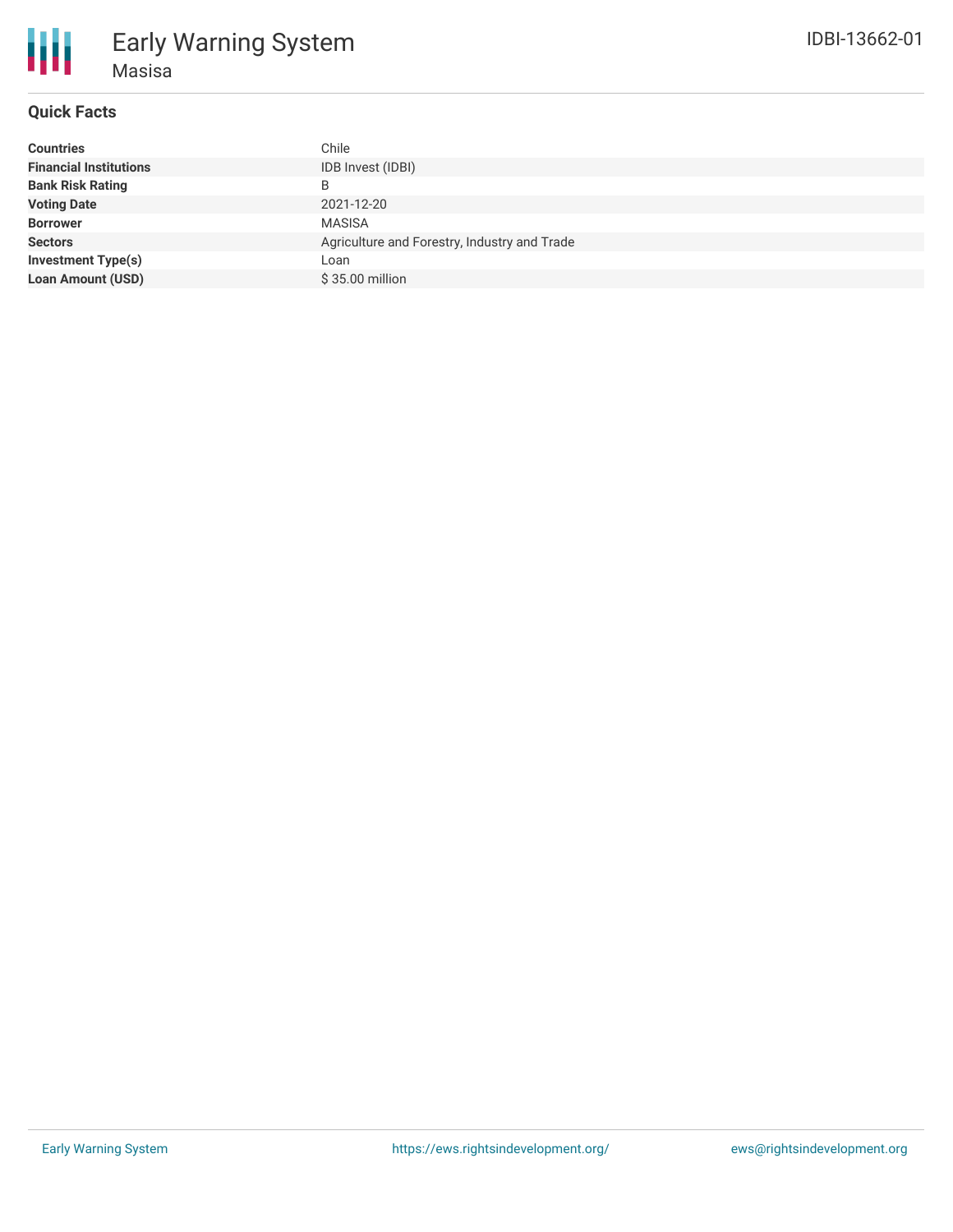

## **Project Description**

The proposed transaction consists of granting Masisa S.A. ("Masisa" or "the Company") a loan with a tenor of five years to finance the Company's 2021-2023 capital investment plan and working capital for up to US\$ 35 million. These investments include launching new lines to increase Masisa's production capacity, investment in equipment and technology to gain efficiency in the production process, and non-discretionary investments for operational maintenance of its plants. The loan will be funded with IDB Invest resources.

Masisa works to transform spaces and inspire its customers through design, quality and sustainability in the production and sale of furniture and interior design solutions, with products including light and UL MDF, MDP, melamine, lining, and other added-value boards.

From its industrial operations in Chile, Mexico and Venezuela, forests in Argentina, and sales offices in Peru, Ecuador and Colombia, it aims to transform spaces, reaching customers from all over the world in more than 30 markets across South, Central, and North America, and Asia.

Its products are developed under responsible production standards, from the forest to the end product, in compliance with TSCA Title VI, CARB 2, FSC, and EPA certifications. Masisa is a Chilean publicly traded company that has been in operation since 1960, whose shares are traded on the Santiago Stock Exchange.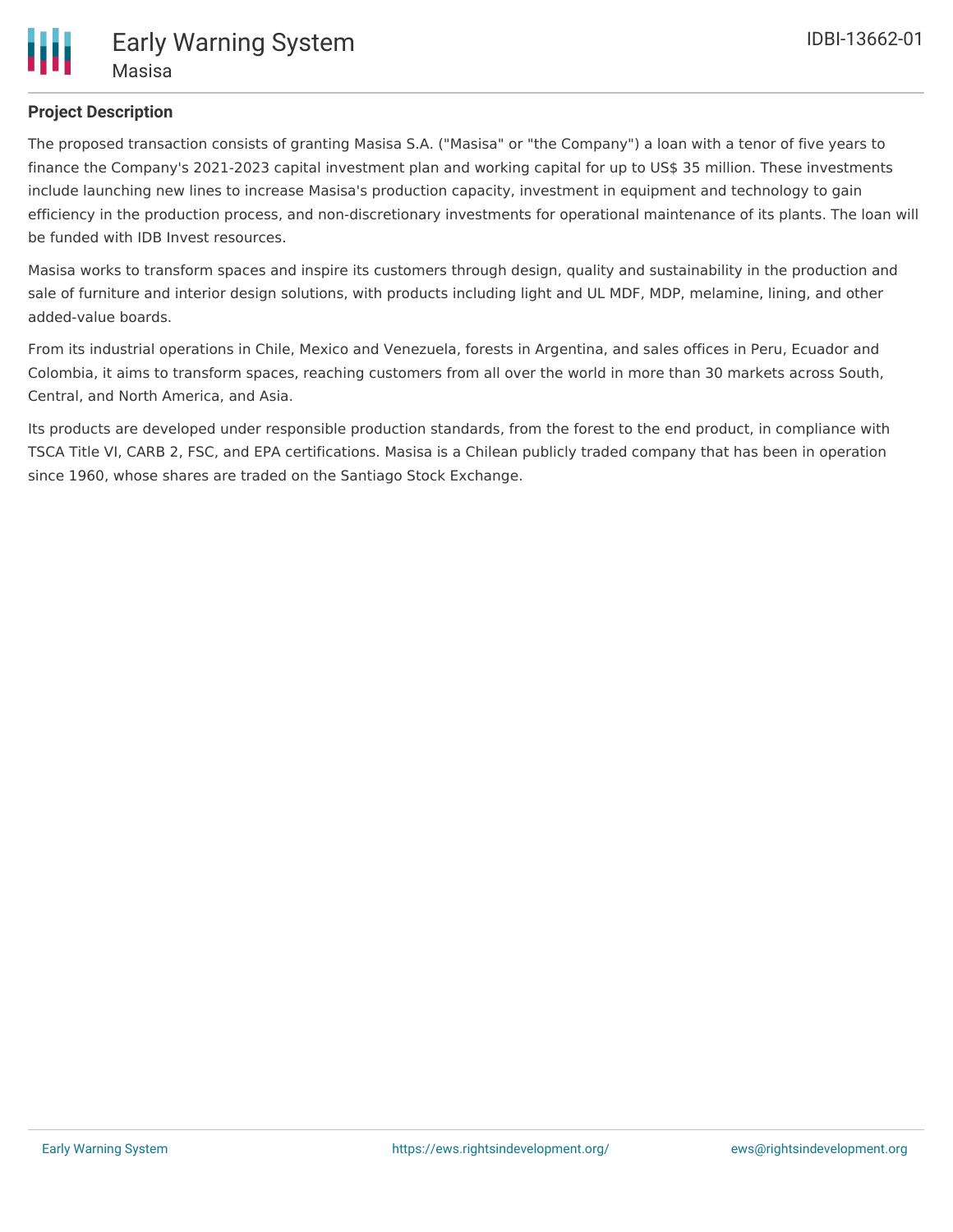## **Investment Description**

• IDB Invest (IDBI)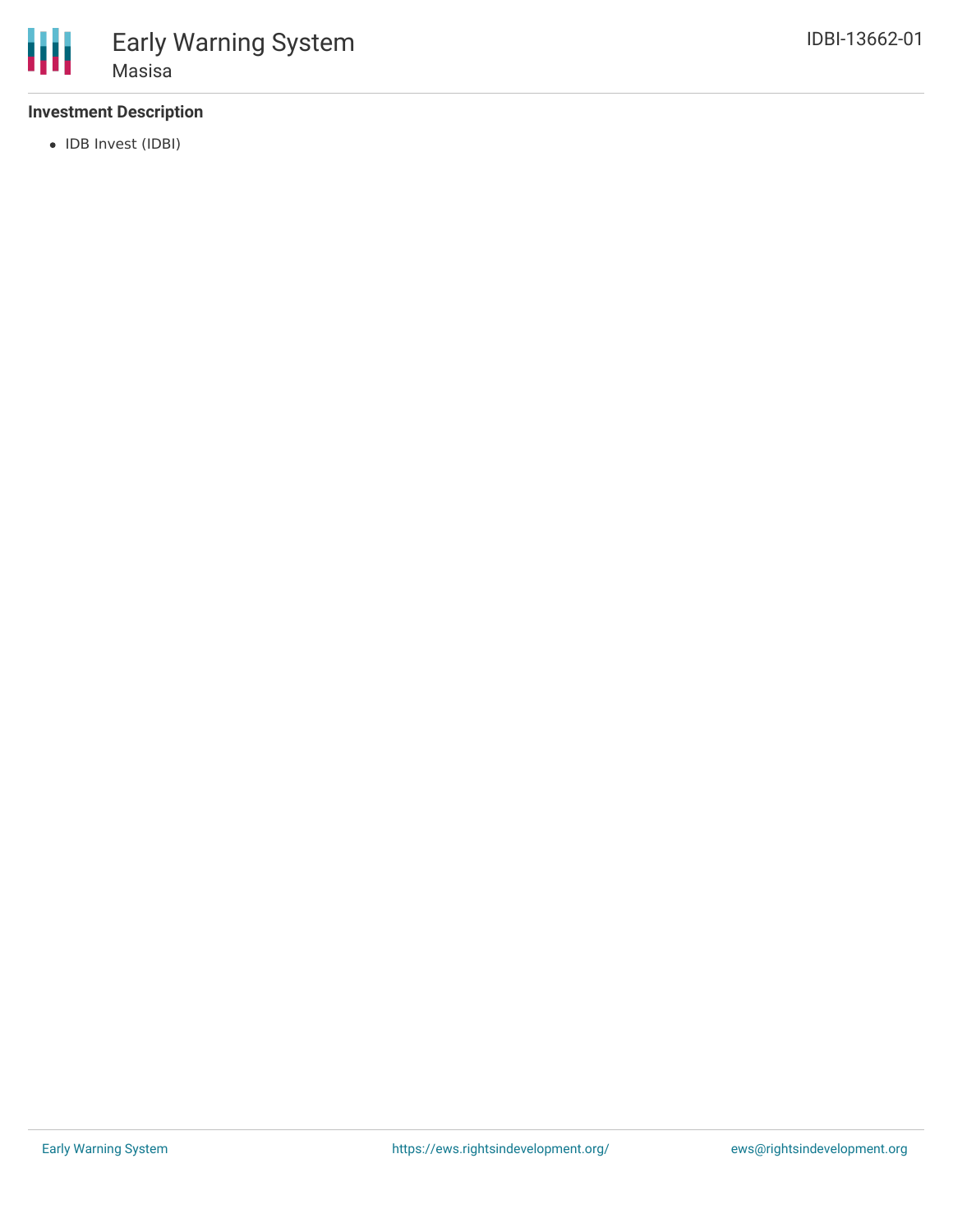

## **Contact Information**

EMAIL: requestinformation@idbinvest.org

PHONE: +1(202)-566-4566

ADDRESS: 1350 New York Ave NW, Washington, DC 20005

#### ACCESS TO INFORMATION

You can submit a request for information disclosure at: https://www.iadb.org/en/access-information/information-request

#### ACCOUNTABILITY MECHANISM OF IDB / IDB INVEST

The Independent Consultation and Investigation Mechanism (MICI) is the independent complaint mechanism and fact-finding body for people who have been or are likely to be adversely affected by an Inter-American Development Bank (IDB) or Inter-American Investment Corporation (IDB Invest)-funded project. If you submit a complaint to MICI, they may assist you in addressing the problems you raised through a dispute-resolution process with those implementing the project and/or through an investigation to assess whether the IDB or IDB Invest is following its own policies for preventing or mitigating harm to people or the environment. You can submit a complaint by sending an email to MICI@iadb.org. You can learn more about the MICI and how to file a complaint at http://www.iadb.org/en/mici/mici,1752.html (in English) or http://www.iadb.org/es/mici/mici,1752.html (Spanish).